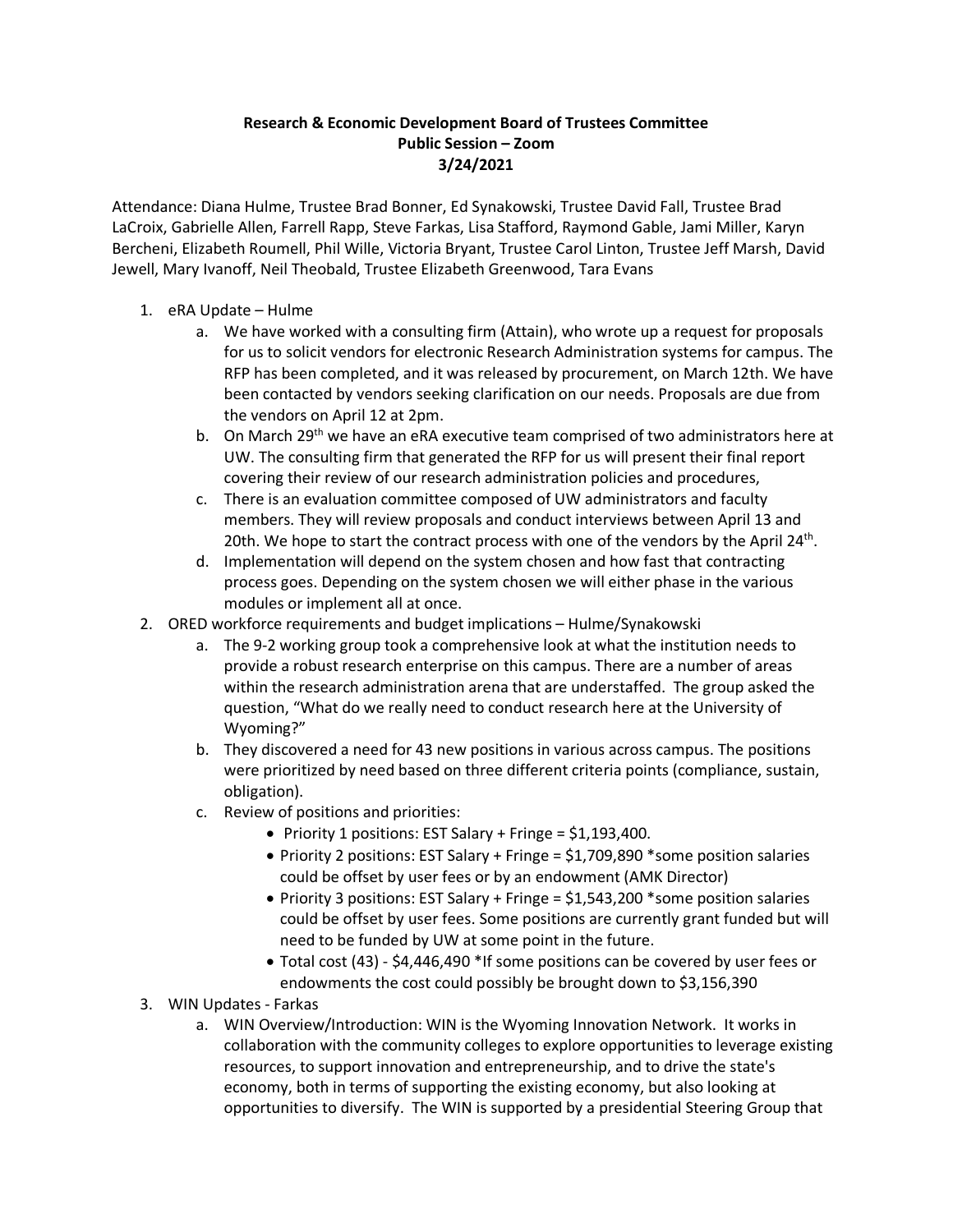also ensures that the work that being done on campus is aligned with the vision of the presidential steering group, the state, and the governor's vision for economic development.

- There are five pillar groups: digital, entrepreneurial, interdisciplinary, inclusivity, and strategic.
- The pillar groups are working on reports, due 4/30.
- Reports should share a five year build out plan which includes addressing what the funding mechanisms might look like, identifying existing assets to support both short and long term goals, address some of the immediate organizational steps that we'll need to take to set the stage for longer term objectives, and to identify ways that we would measure our success.
- b. WIN recent actions include:
	- Building a two year degree program the software engineering collaboration with Cardiff, that would lead to a four year program with the university.
	- Software Engineering bootcamp will kick off this weekend. The program will not only pilot the curriculum but will also include an applied project, with roughly 20 students from both the University and from our community colleges
	- We are finishing up the rapid Entrepreneurship Essentials program.
- c. Discussion on non-traditional learners, especially older individuals possibly re-skilling to go into a secondary career. How will we support them from a curriculum and an assessment perspective? An academic perspective? Farkas will take discussion ideas back to the working group.
- 4. Pillar Planning updates: These are strategic planning exercises regarding future planning. Intermediate reports have been submitted, final reports due towards the end of April.
	- a. Interdisciplinary (XD) Pillar Synakowski :
		- The XD committee has had 33 participants in various capacities. This group feels strongly about the value of interdisciplinary scholarship and research and education and the challenges faced by our current discipline oriented infrastructure. The group hopes to help UW become a proven player in interdisciplinary research, both within our own ability to partner with each other but also to partner with other institutions to engage with businesses, national laboratories. Interdisciplinarity will allow us to compete for high dollars federal grant funding.
		- Discussions have included aligning with the Grand Challenges, encouraging and protecting young faculty who are interested in XD through the T&P process, looking at schools and institutes for XD, Living Learning Communities for freshman, followed by possible mentoring by graduate students, establish a School of Graduate Studies, and engagement with our Wyoming residents and stakeholders on the by communicating the value of XD and also solicit their engagement in XD types of research and enterprises.
		- Paraphrase from a comment John Koprowski made about his experience at UA: "Obstacles to pursuing interdisciplinary research that are centered in UW practices, policy, and culture are within our power to change. The creation of supportive practices, policies, and structures to enable the flourishing of interdisciplinary research and scholarship to best enable tackling society's most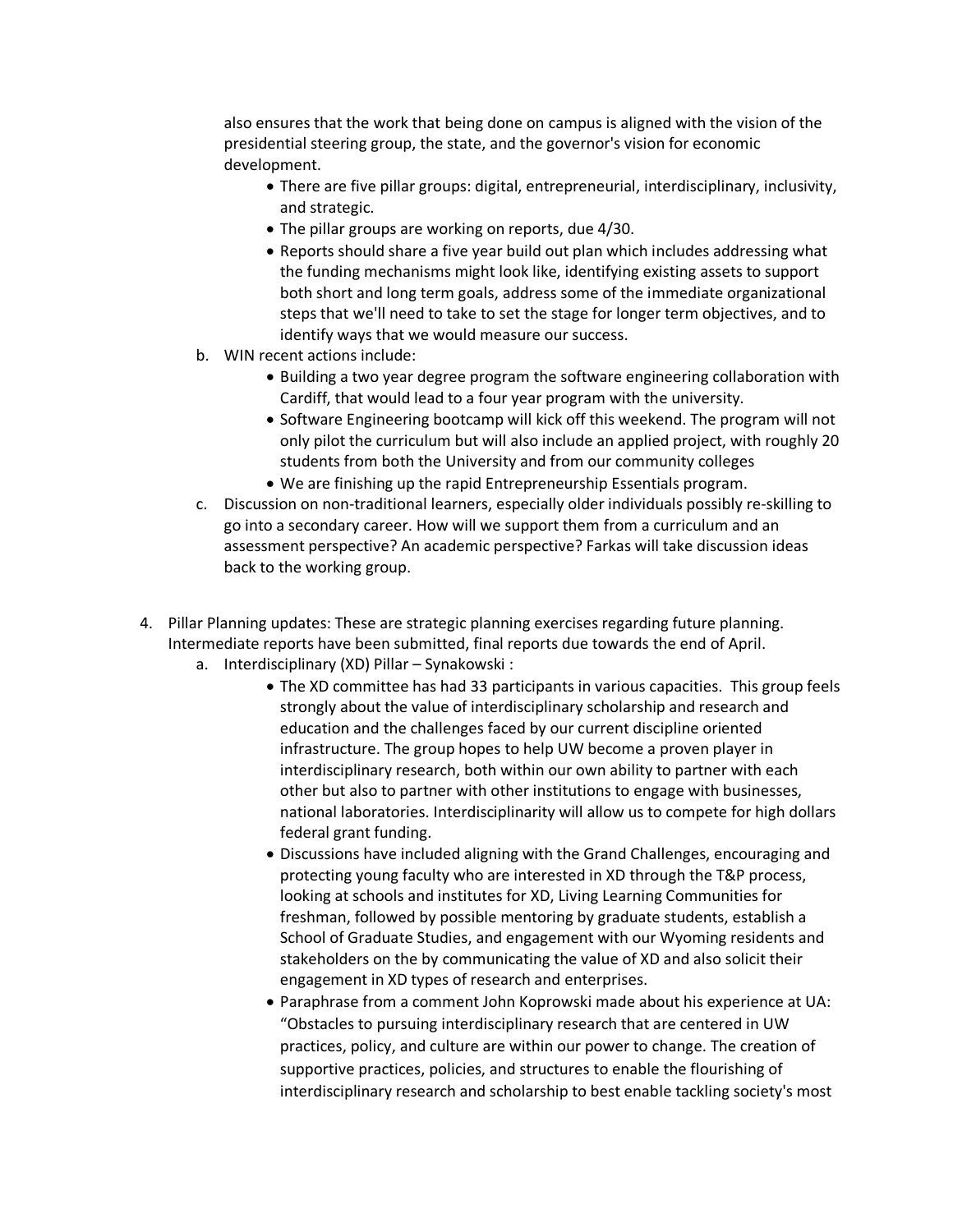challenging problems is in our hands." Basically, we created the obstacles, we can make the change to allow faculty to engage in the XD domain.

- b. Entrepreneurship Pillar (EP) Farkas:
	- The EP's charge is fairly broad. Key areas/considerations:
		- o Raising additional revenue streams for the university,
		- o Supporting new value creation with new businesses
		- o Creating a culture of entrepreneurship and innovation at the university
		- $\circ$  Exploring programs, infrastructure and organizational structures that need to be in place to build out the idea innovation and entrepreneurship across campus.
		- o Position the university as an economic development engine for the state.
		- o UW Center for Entrepreneurship and Innovation –
		- o to include a coordinated cooperate partners program
		- o ensure UW and WIN are supported in the respective activities
		- o ensure entrepreneurship training and practice available to all students, faculty and staff
		- o that there is a heavy focus on the idea of interdisciplinarity and inclusivity
		- o better leverage our existing incubator asset
	- Coordination of these activities to ensure that they are aligned with both the WIN and the state's priority economic sectors.
	- Conducted an asset inventory of entrepreneurial and innovative programmatic pieces and recognized that we've got a lot of programs that are aligned but could be more efficient/measured in how we deliver across these different programs.
	- Value added by centralizing these activities in a way that makes them easy to understand, interdisciplinary, inclusive, with easily understood outcomes and engagement, also demonstrating the value of investments made.
	- Honing in on research, teaching, service and engagement around entrepreneurship, innovation. Organizing these activities, keeping in mind how do they align with the state's economic objectives. And also while also supporting entrepreneurship, new business creation.
	- Looking at not only how these pieces come together, but how we operationalize in a way that makes sense while leveraging existing assets.
- 5. Federal Endless Frontier Act (EFA)
	- a. The EFA is a bipartisan bill in Congress that majority leader Schumer and Senator Young are co-sponsoring this. It proposes to invest \$100 billion dollars over a five year period to create a new Technology Directorate for the designation of regional technology hubs that are centered in urban areas. The EGA is in recognition of the idea "Without a significant increase in investment in research, education, technology transfer, and the cores strengths of the United States innovation eco- system, it is only a matter of time before the global competitors of the United States overtake the United States in terms of technological primacy. The country that wins the race in key technologies—such as artificial intelligence, quantum computing, advanced communications, and advanced manufacturing—will be the superpower of the future"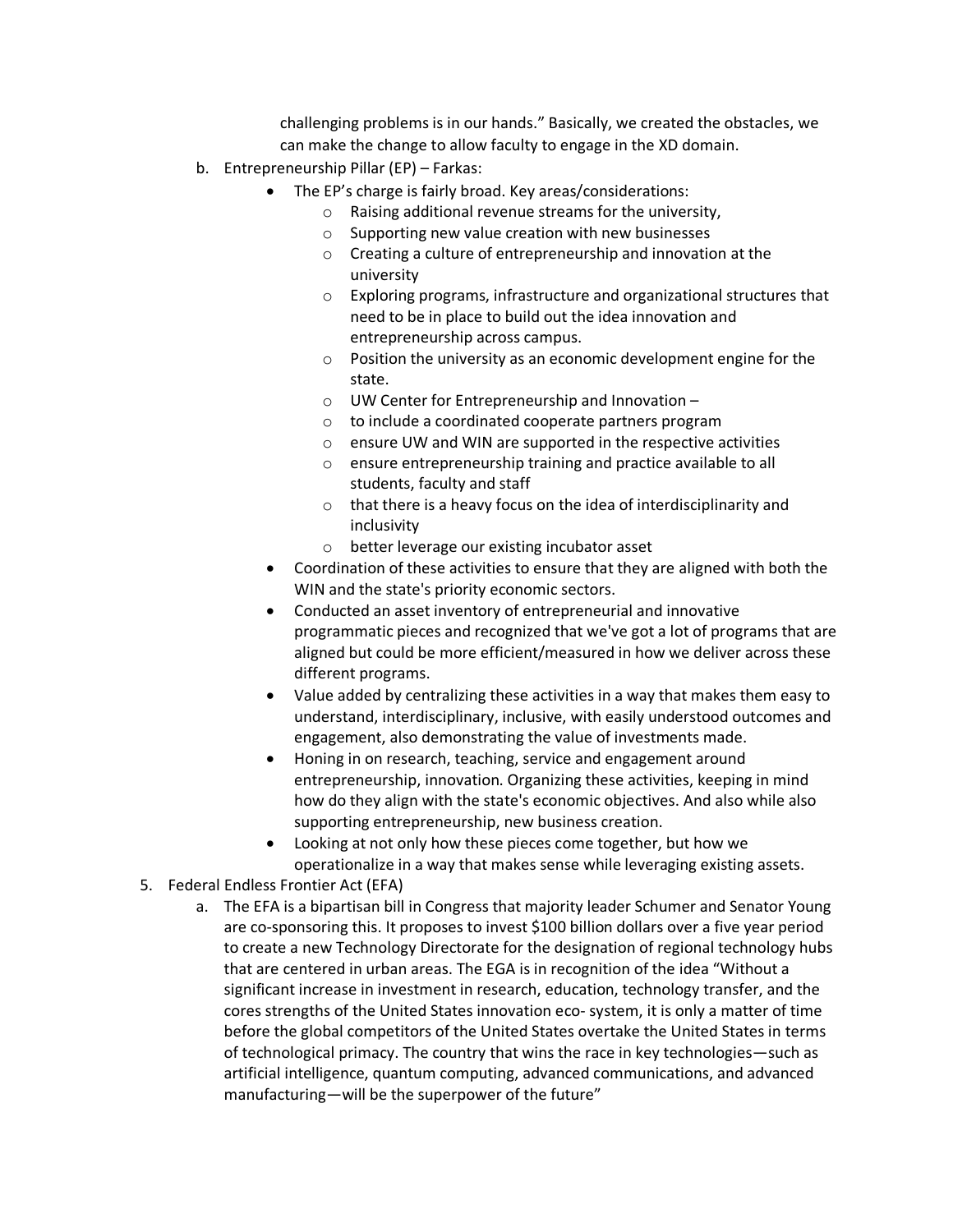- b. A group representing rural public universities from north and west rural America met with NSF Director Panchanathan to discuss amending the EFA to include a Rural Midwest Mountain Hub (RMWM) to become a national resource regarding rural issues. Focusing on invigorating a digital work force, research, education, and commerce which offers an integrated curriculum directed to the challenge of emerging cyber space and robotic/AI machine systems, in technical fields and social sciences
- c. Work to finalize the language is ongoing. Submission should occur in the next few weeks.
- 6. NCAR UPDATE ALLEN
	- a. Background: In 2010 the state of Wyoming and the University of Wyoming formed a long term partnership with the University Corporation for Atmospheric Research (UCAR) to create the NCAR-Wyoming Supercomputing Center (NWSC). It is a state of the art Supercomputer Center to support NSF funded research in the geosciences. Wyoming provided contributions of land, power, and some financial investment in the buildings and ongoing operation of the facility. In return, our researchers in Wyoming have access to a large allocation on the NSF funded for supercomputer (around 20%). We have a governing committee that involves NCAR, UCAR, and UW that oversees the partnership and reviews proposals from faculty and researchers, to provide time on the supercomputer. At the time the agreement was made it was envisioned that there would collaboration between NCAR and UW researchers. Mutual research benefits, particularly around the GC problems, will include broadening participation activities. UW researchers have benefited from access to this research facility. It's enhanced our ability to attract and retain computational faculty, and has supported their research.
	- b. Updates:
		- There is significant room to increase our collaboration with NCAR car so that we can really leverage the facility for broadening participation regionally, and also to expand the computing infrastructure at the NWSC beyond the NSF supported Earth and Atmospheric Sciences domain the geosciences.
		- We think there's now a great need for the university to reinvigorate the partnership with NCAR and UCAR to expand the supercomputer facility. To enable us to be really competitive for funding that we're pursuing (e.g. Endless Frontier Act), to better work with the new WIN, and growing regional partnerships around the Mountain West. We envisage the expansion of the facility will contribute to the to the President's pillars that we are focusing on now. It will help us to attract and retain computing and data faculty across all disciplines, including the new potential new School of Computing. It could provide more experiential learning opportunities for students they need now for modern careers. It will help catalyze and support economic development by providing new public private partnerships with Wyoming companies.
		- We have a group (including President Seidel & VP Synakowski) that have been having conversations with the UCAR leadership, with federal agencies including the National Science Foundation, as well as computing companies and potential national lab partners. Our is to find some funding that's going to allow us to deploy additional computing infrastructure at the NWSC, that will support a much broader set of science applications, as well as public private partnerships. We also hope to create a new infrastructure to support the new artificial intelligence applications.